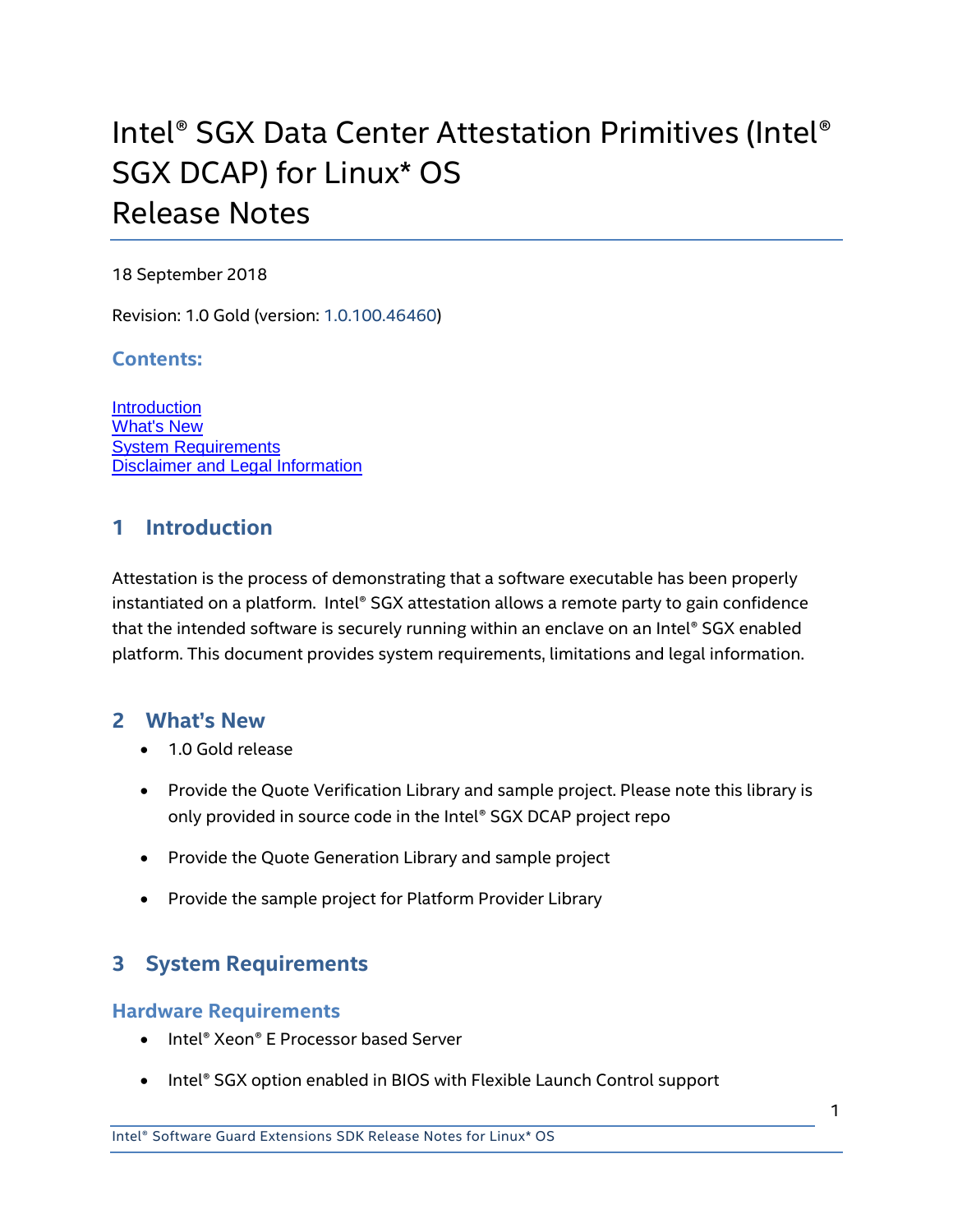## **Software Requirements**

- Supported Linux\* OS distributions:
	- o Ubuntu\* 16.04 LTS 64-bit Server version
	- o Ubuntu\* 18.04 LTS 64-bit Server version

**NOTE:** It is highly recommended to use the listed Linux\* OS distributions. Other distributions have not been tested.

# <span id="page-1-0"></span>**4 Disclaimer and Legal Information**

No license (express or implied, by estoppel or otherwise) to any intellectual property rights is granted by this document.

Intel disclaims all express and implied warranties, including without limitation, the implied warranties of merchantability, fitness for a particular purpose, and non-infringement, as well as any warranty arising from course of performance, course of dealing, or usage in trade.

This document contains information on products, services and/or processes in development. All information provided here is subject to change without notice. Contact your Intel representative to obtain the latest forecast, schedule, specifications and roadmaps.

The products and services described may contain defects or errors known as errata which may cause deviations from published specifications. Current characterized errata are available on request.

Intel technologies features and benefits depend on system configuration and may require enabled hardware, software or service activation. Learn more at Intel.com, or from the OEM or retailer.

Copies of documents which have an order number and are referenced in this document may be obtained by calling 1-800-548-4725 or by visiting [www.intel.com/design/literature.htm.](http://www.intel.com/design/literature.htm)

Intel, the Intel logo, Xeon, and Xeon Phi are trademarks of Intel Corporation in the U.S. and/or other countries.

#### **Optimization Notice**